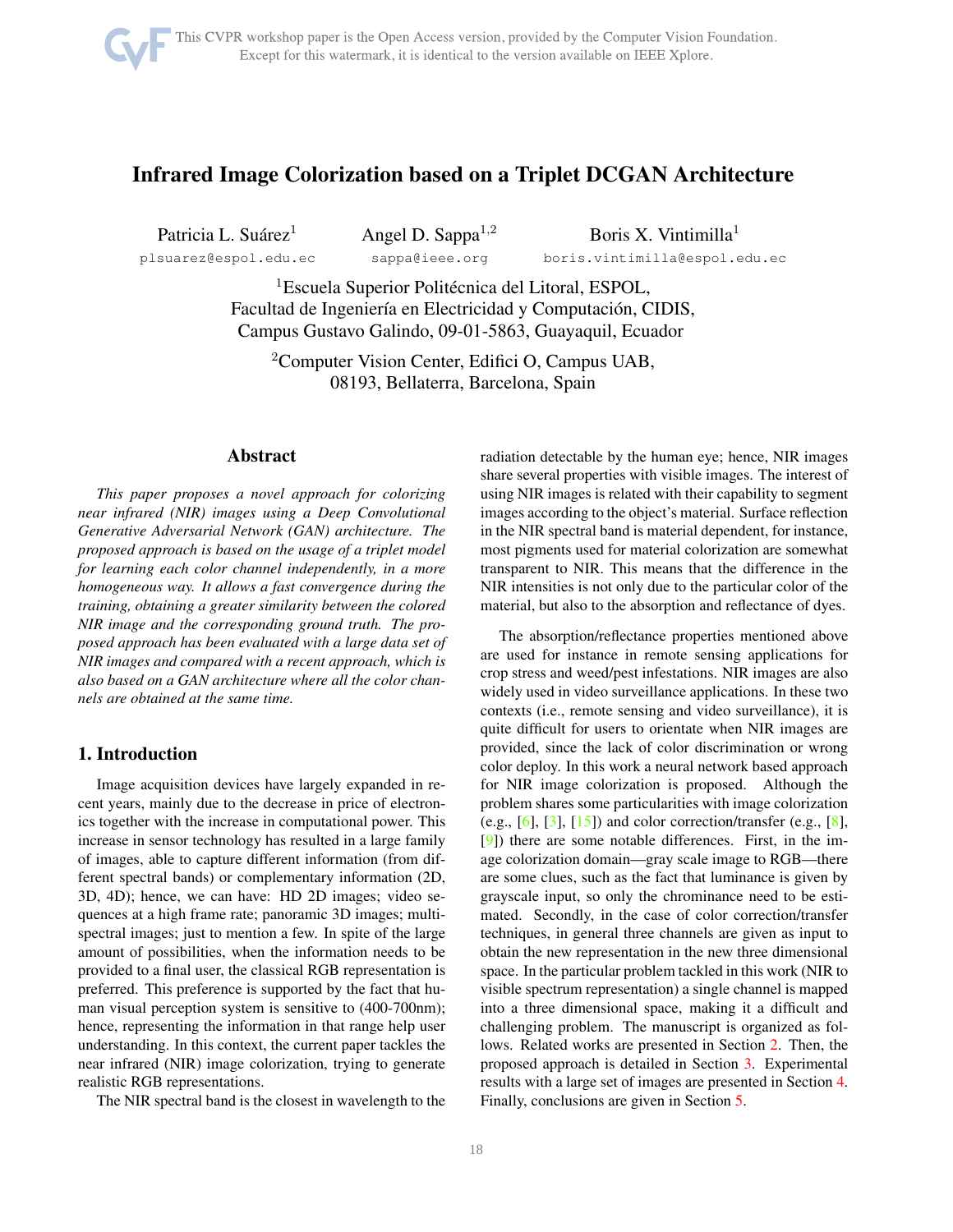### <span id="page-1-1"></span><span id="page-1-0"></span>2. Related work

Colorization techniques have been largely studied in recent years. Several methods have been proposed to solve this challenging task. However, most of them are not fully automatic, some techniques require some user interactions or utilize user-defined search table. The problem addressed in the current paper is related with infrared image colorization, as mentioned above, somehow it shares some common problems with monocromatic image colorization approaches proposed during last decades. Colorization techniques algorithms mostly differ in the ways they obtain and treat the data for modeling the correspondences between grayscale and color.

Coarsely speaking colorization techniques can be classified into parametric and non-parametric approaches. Parametric methods learn prediction functions from large datasets of color images at training time, posing the problem as either regression onto continuous color space or classification of quantized color values. Non-parametric methods, on the other hand, given an input grayscale image, firstly they define one or more color reference images (provided by an user or automatically retrieved) to be used as source data. Then, following the image analogy framework, color is transferred onto the input image from analogous regions of the reference image(s).

Welsh et al. [\[13\]](#page-5-5) describe a semi-automatic technique for colorizing a grayscale image by transferring color from a reference color image. They examine the luminance values in the neighborhood of each pixel in the target image and transfer the color from pixels with matching neighborhoods in the reference image. This technique works well on images where differently colored regions give rise to distinct luminance clusters, or possess distinct textures. In other cases, the user must direct the search for matching pixels by specifying swatches indicating corresponding regions in the two images. It is also difficult to fine-tune the outcome selectively in problematic areas.

The approaches presented above have been implemented using classical image processing techniques. However, recently Convolutional Neural Network (CNN) based approaches are becoming the dominant paradigm in almost every computer vision task. CNNs have shown outstanding results in various and diverse computer vision tasks such as stereo vision  $[14]$ , image classification  $[12]$  or even difficult problems related with cross-spectral domains [\[1\]](#page-5-8) outperforming conventional hand-made approaches. Hence, we can find some recent image colorization approaches based on deep learning, exploiting to the maximum the capacities of this type of convolutional neural networks. As an example, we can mention the approach presented on  $[15]$ . It proposes a fully automatic approach that produces brilliant and sharpen colored images. They model the unknown uncertainty of the desaturated colorization levels, designing it as a classification task and using class-rebalancing at training time to augment the diversity of colors in the result.

On the contrary, [\[5\]](#page-5-9) presents a technique that combines both global priors and local image features. Based on a CNN, a fusion layer merges local information, dependent on small image patches, with global priors, computed using the entire image. The model is trained in an end-to-end fashion, so this architecture can process images of any resolution. They leverage an existing large-scale scene classification database to train the model, exploiting the class labels of the dataset to more efficiently and discriminatively learn the global priors. A recent research on a colorization technique, focused on images of the infrared spectrum, has proposed to use convolutional neural networks to perform an automatic integrated colorization from a single channel NIR image to RGB images [\[7\]](#page-5-10). In this paper the author proposes a deep multi-scale convolutional neural network to perform a direct estimation of the low RGB frequency values. Additionally, it requires a final step that filters the raw output of the CNN and transfers the details of the input image to the final output image.

Deep Convolutional Generative Adversarial Networks (DCGANs) are a class of neural networks that have gained popularity in recent years. They allow a network to learn to generate data with the same internal structure as other data. GANs are powerful and flexible tools, one of their most common applications is image generation. In the GAN framework [\[4\]](#page-5-11), generative models are estimated via an adversarial process, in which simultaneously two models are trained: a generative model G that captures the data distribution, and a discriminative model D that estimates the probability that a sample came from the training data rather than G. The training procedure for G is to maximize the probability of D making a mistake. This framework corresponds to a min-max two-player game. In the space of arbitrary functions G and D, a unique solution exists, with G recovering the training data distribution and D equal to 1/2 everywhere. In [\[10\]](#page-5-12) some techniques to improve the efficiency of the generative adversarial networks have been proposed; one of them, referred to as the virtual batch normalization, allows to significantly improve the network optimization using the statistics of each set of training batches.

Recently, [\[11\]](#page-5-13) proposes a NIR image colorization using a DCGAN architecture. In that work, a colorization model is obtained based on a GAN architecture. On the contrary to that work, in the current paper a triplet based colorization model is proposed to generate the colorized images, in the same scheme of architectures of DC Generative Adversarial Networks. The proposed model generates three instances, each corresponding to one of channels of the (R,G,B) image. This model shares learning parameters and its output is then measured by its probability of being as similar as possible to the image given as ground truth. The details of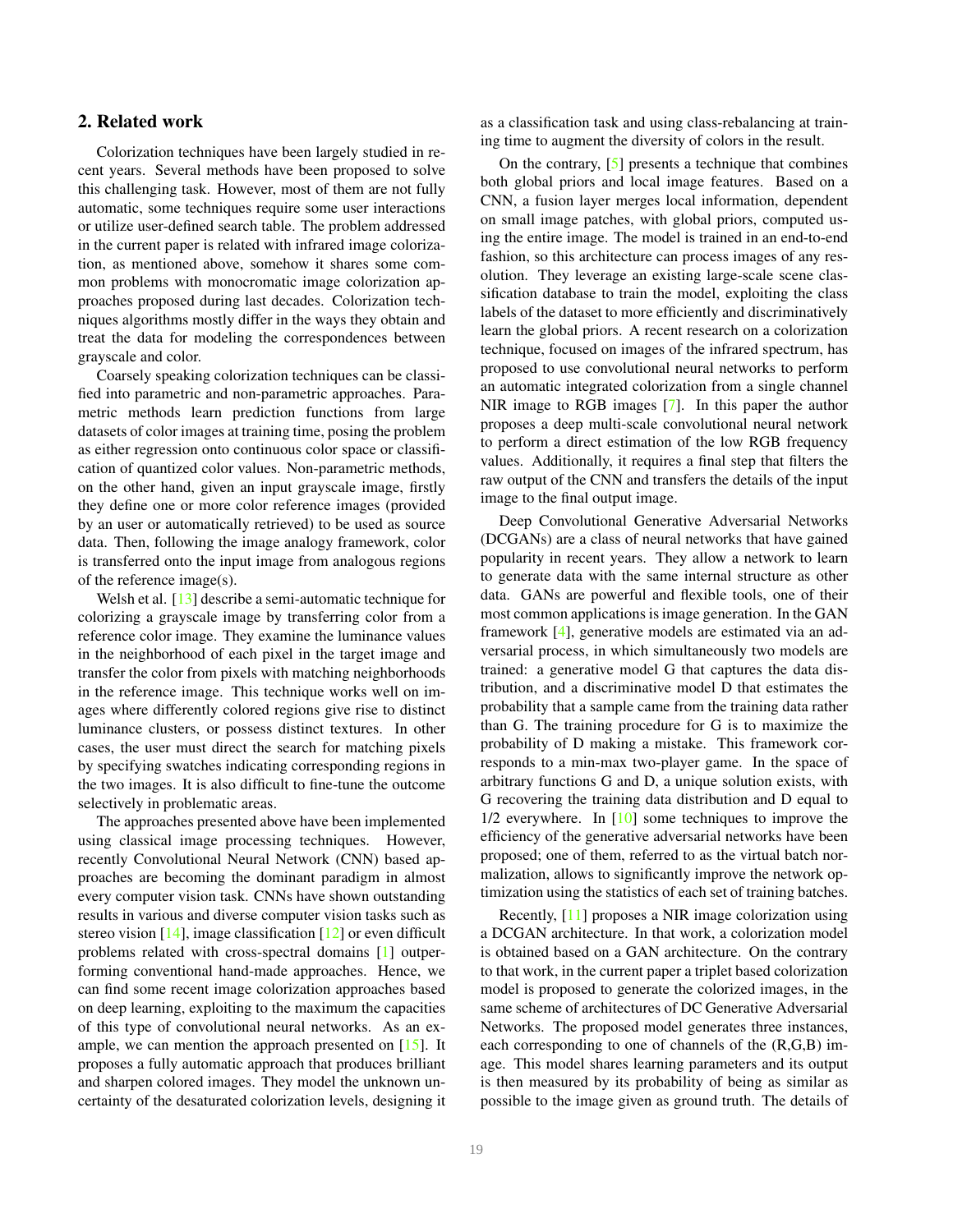<span id="page-2-1"></span>the implementation are presented in the following section.

#### <span id="page-2-0"></span>3. Proposed approach

This section presents the approach proposed for NIR image colorization. As mentioned above, a recent work on colorization [\[11\]](#page-5-13) has proposed the usage of a deep convolutional adversarial generative learning network. It is based on a traditional scheme of layers in a deep network. In the current work we also propose the usage of a DCGAN but in a triplet learning layer architecture scheme. These models have been used to solve other types of problems such as learning local characteristics, feature extraction, similarity learning, face recognition, etc. Based on the results that have been obtained on this type of solutions, where improvements in accuracy and performance have been obtained, we propose the usage of a learning model that allows the multiple representation of each of the channels of an image of the visible spectrum (R, G, B). Therefore, the model will receive as input the same image of the near infrared spectrum (NIR), with a Gaussian noise added in each channel of the image to generate the necessary variability of the training set, to be able to generalize the learning of the colorization process. A global loss function is used to minimize the overall classification error in the training set, which can improve the generalization capability of the model.

A DCGAN network based architecture is selected due to several reasons: *i*) its fast convergence capability; *ii*) the capacity of the generator model to easily serve as a density model of the training data; and  $iii)$  sampling is simple and efficient. The network is intended to learn to generate new samples from an unknown probability distribution. In our case, the generator network has been modified to use a triplet to represent the learning of each image channel independently; at the output of the generator network, the three resulting image channels are recombined to generate the RGB image. This will be validated by the discriminative network, which will evaluate the probability that the colorized image (RGB) is similar to the real one, which is used as ground truth. Additionally, the generator model, in order to obtain a true color, the DCGAN framework is reformulated for a conditional generative image modeling tuple. In other words, the generative model  $G(z; \theta_g)$  is trained from a near infrared image plus some Gaussian noise, in order to produce a colored RGB image; additionally, a discriminative model  $D(z; \theta_d)$  is trained to assign the correct label to the generated colored image, according to the provided real color image, which is used as a ground truth. Variables  $(\theta_q)$ and  $(\theta_d)$  represents the weighting values for the generative and discriminative networks.

The DCGAN network has been trained using Stochastic AdamOptimazer since it prevents overfitting and leads to convergence faster. Furthermore, it is computationally efficient, has little memory requirements, is invariant to diagonal rescaling of the gradients, and is well suited for problems that are large in terms of data and/or parameters. Our image dataset was normalized in a (-1,1) range and an additive Gaussian Distribution noise with a standard deviation of 0.00011, 0.00012, 0.00013 added to each image channel of the proposed triplet model. The following hyperparameters were used during the learning process: learning rate 0.0002 for the generator and the discriminator networks respectively; epsilon = 1e-08; exponential decay rate for the 1st moment momentum 0.5 for discriminator and 0.4 for the generator; weight initializer with a standard deviation of 0.00282; weight decay 1e-5; leak relu 0.2 and patch's size of  $64\times64$ .

The Triplet architecture of the baseline model is conformed by convolutional, de-convolutional, relu, leak-relu, fully connected and activation function tanh and sigmoid for generator and discriminator networks respectively. Additionally, every layer of the model uses batch normalization for training any type of mapping that consists of multiple composition of affine transformation with element-wise nonlinearity and do not stuck on saturation mode. It is very important to maintain the spatial information in the generator model, there is not pooling and drop-out layers and only the stride of 1 is used to avoid downsize the image shape. To prevent overfiting we have add a l1 regularization term  $(\lambda)$ in the generator model, this regularization has the particularity that the weights matrix end up using only a small subset of their most important inputs and become quite resistant to noise in the inputs, this characteristics is very useful when the network try to learn which features are contributing to the learning proccess. Figure [1](#page-3-1) presents an illustration of the proposed Triplet GAN architecture.

The generator (G) and discriminator (D) are both feedforward deep neural networks that play a min-max game between one another. The generator takes as an input a near infrared image blurred with a Gaussian noise patch of  $64\times64$ pixels, and transforms it into the form of the data we are interested in imitating, in our case a RGB image. The discriminator takes as an input a set of data, either real image (z) or generated image  $(G(z))$ , and produces a probability of that data being real  $(P(z))$ . The discriminator is optimized in order to increase the likelihood of giving a high probability to the real data (the ground truth given image) and a low probability to the fake generated data (wrongly colored NIR image), as introduced in [\[4\]](#page-5-11); thus, it is formulated as follow:

$$
max_D V(D, G) = \bigtriangledown_{\theta_g} \frac{1}{m} \sum_{i=1}^{m} [log D(x^{(i)}) \tag{1}
$$

$$
+ log(1 - D(G(z^{(i)})))],
$$

where  $m$  is the number of patches in each batch,  $x$  is the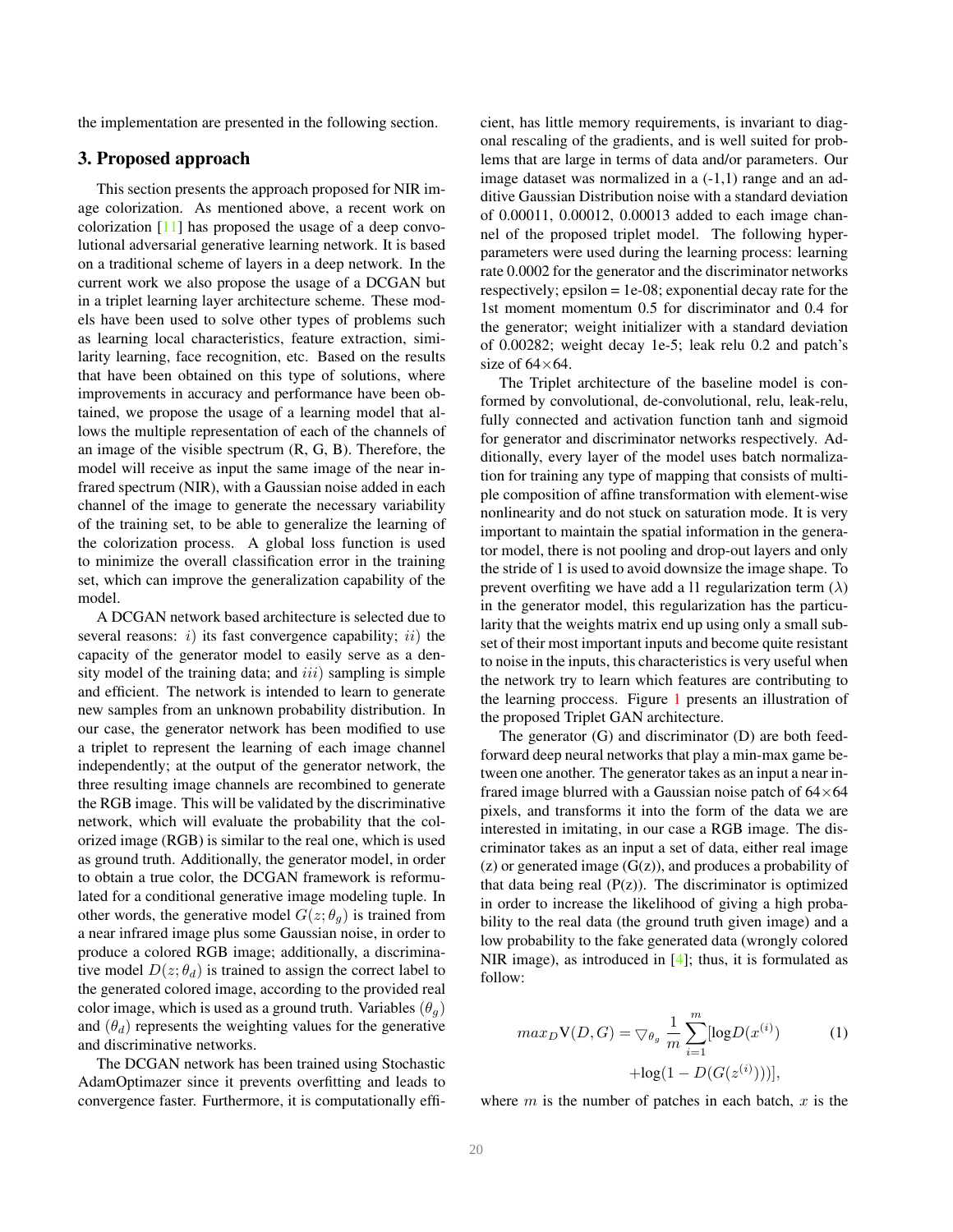## <span id="page-3-2"></span>*CNN Generative Adversarial Architecture*

# *(G) Generator Network with Model Triplet*





<span id="page-3-1"></span>Figure 1. Illustration of the network architecture used for NIR image colorization.

ground truth image and  $z$  is the colored NIR image generated by the network. The weights of the discriminator network (D) are updated by ascending its stochastic gradient. On the other hand, the generator is then optimized in order to increase the probability of the generated data being highly rated:

$$
min_G V(D, G) = \bigtriangledown_{\theta_g} \frac{1}{m} \sum_{i=1}^{m} \log(1 - D(G(z^{(i)}))), \quad (2)
$$

where  $m$  is the number of samples in each batch and  $z$  is the colored NIR image generated by the network. Like in the previous case, the weights of the generator network (G) are updated by descending its stochastic gradient.

### <span id="page-3-0"></span>4. Experimental Results

The proposed approach has been evaluated using NIR images and their corresponding RGB obtained from [\[2\]](#page-5-14). The *urban* and *old-building* categories have been considered for evaluating the performance of the proposed approach. These categories have been selected since they look quite similar; the intention is to evaluate the capability of the network to be used in scenarios containing similar objects, which have not been used during the training stage. Figure [2](#page-4-1) and Fig. [3](#page-4-2) presents three pairs of images from each of these categories. The *urban* category contains 58 pairs of images of (1024×680 pixels), while the *old-building* contains 51 pairs of images of  $(1024\times680$  pixels). From each of these categories 250.000 pairs of patches of  $(64 \times 64 \text{ pix}$ els) have been cropped both, in the NIR images as well as in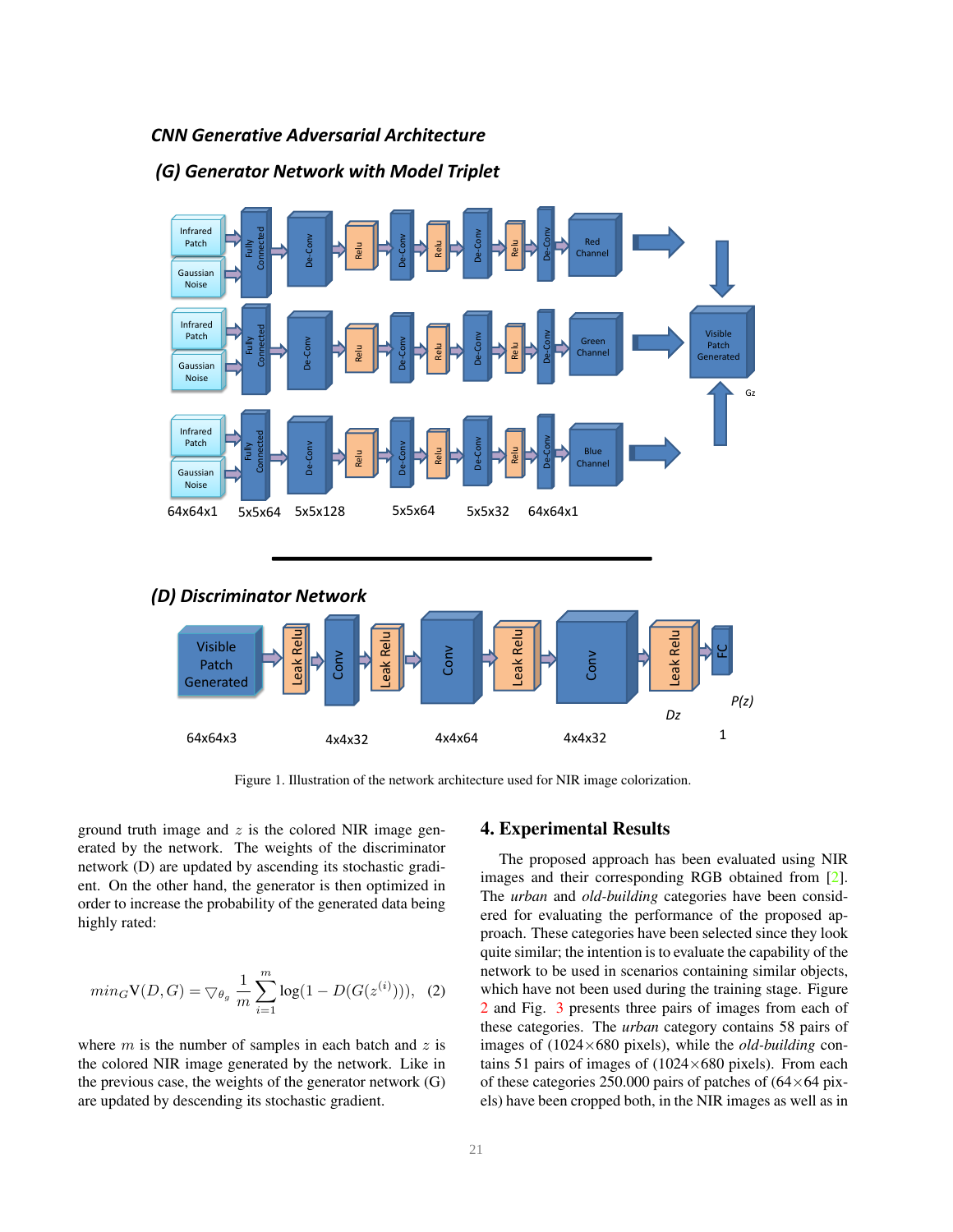<span id="page-4-5"></span>

<span id="page-4-1"></span>Figure 2. Pair of images (1024×680 pixels) from [\[2\]](#page-5-14), *urban* category: (top) NIR images to colorize; (bottom) RGB images used as ground truth.



Figure 3. Pair of images (1024×680 pixels) from [\[2\]](#page-5-14), *old-building* category: (top) NIR images to colorize; (bottom) RGB images used as ground truth.

<span id="page-4-2"></span>the corresponding RGB images. Additionally, 2500 pairs of patches of  $(64\times64$  pixels) have been also generated for validation. It should be noted that images are correctly registered, so that a pixel-to-pixel correspondence is guaranteed.

The DCGAN network proposed in the current work for NIR image colorization has been trained using a 3.2 eight core processor with 16Gb of memory with a NVIDIA GeForce GTX970 GPU. On average every training process took about 28 hours. The proposed architecture has been evaluated using three different training schemes. Firstly, the DCGAN network has been trained with the *urban* category and evaluated with both *urban* and *old-building* categories. The same process was applied but by training with the *old-building* category and testing with both *urban* and *old-building* categories. Finally, the DCGAN network has been trained with both data sets and evaluated independently in each of them, *urban* and *old-building* categories. The same scheme has been applied to the GAN model pre-sented in [\[11\]](#page-5-13) and compared with the results obtained with the proposed approach.

Colored images are referred to as  $(RGB<sub>NIR</sub>)$  while the corresponding RGB images, provided in the given data set, are referred to as  $(RGB_{GT})$  and used as ground truth. The quantitative evaluation consists of measuring at every pixel the angular error  $(AE)$  between the obtained result (colorized NIR image) and the corresponding RGB image pro-

<span id="page-4-3"></span>Table 1: Average angular errors obtained with the proposed Triplet based DCGAN architecture.

| Training        | Evaluation |              |
|-----------------|------------|--------------|
|                 | urban      | old-building |
| urban           | 4.8        | 8.6          |
| old-building    | 9.8        | 7.1          |
| both categories | 74         | 82           |

<span id="page-4-4"></span>Table 2: Average angular errors obtained with the approach presented in [\[11\]](#page-5-13).

| Training        | Evaluation |              |
|-----------------|------------|--------------|
|                 | urban      | old-building |
| urban           | 8.6        | 12.5         |
| old-building    | 11.7       | 10.6         |
| both categories | 9.9        | 11.4         |

vided in the given data set as ground truth value :

$$
AE = \cos^{-1}\left(\frac{\det(RGB_{NIR}, RGB_{GT})}{\text{norm}(RGB_{NIR}) * \text{norm}(RGB_{GT})}\right)
$$
 (3)

This angular error is computed over every single pixel of the whole set of images used for validation. Table [1](#page-4-3) presents the average angular errors (AE) obtained with the three schemes mentioned above. The same evaluation scheme has been used with the approach presented in [\[11\]](#page-5-13); the re-sults obtained with that approach are presented in Table [2.](#page-4-4) It can be appreciated that in all the cases the results with the proposed DCGAN are better that those obtained with [\[11\]](#page-5-13).

Qualitative results are presented in Fig. [4](#page-5-15) and Fig. [5.](#page-5-16) Figure [4](#page-5-15) shows NIR images from the *urban* category colorized with the DCGAN network trained with images from that category. On the contrary, Fig. [5](#page-5-16) depicts NIR images from the *old-building* category colorized with the DCGAN network trained with images from the *urban* category. It should be noticed that although the weights of the network have been obtained from a different category, colorized images look quite similar to the ground truth ones. Colorization results from other training schemes are similar.

### <span id="page-4-0"></span>5. Conclusions

This paper tackles the challenging problem of NIR image colorization by using a novel Deep Convolutional Generative Adversarial Network architecture model. Results have shown that in most of the cases the network is able to obtain a reliable RGB representation of the given NIR image. Additionally, comparison with a recent approach shows the advantages of the proposed DCGAN architecture. Future work will be focused on evaluating other network architecture, like autoencoders, conditional GAN, which have shown appealing results in recent works. Finally, the proposed approach will be tested in other image categories trying to exploit the transfer learning approaches.